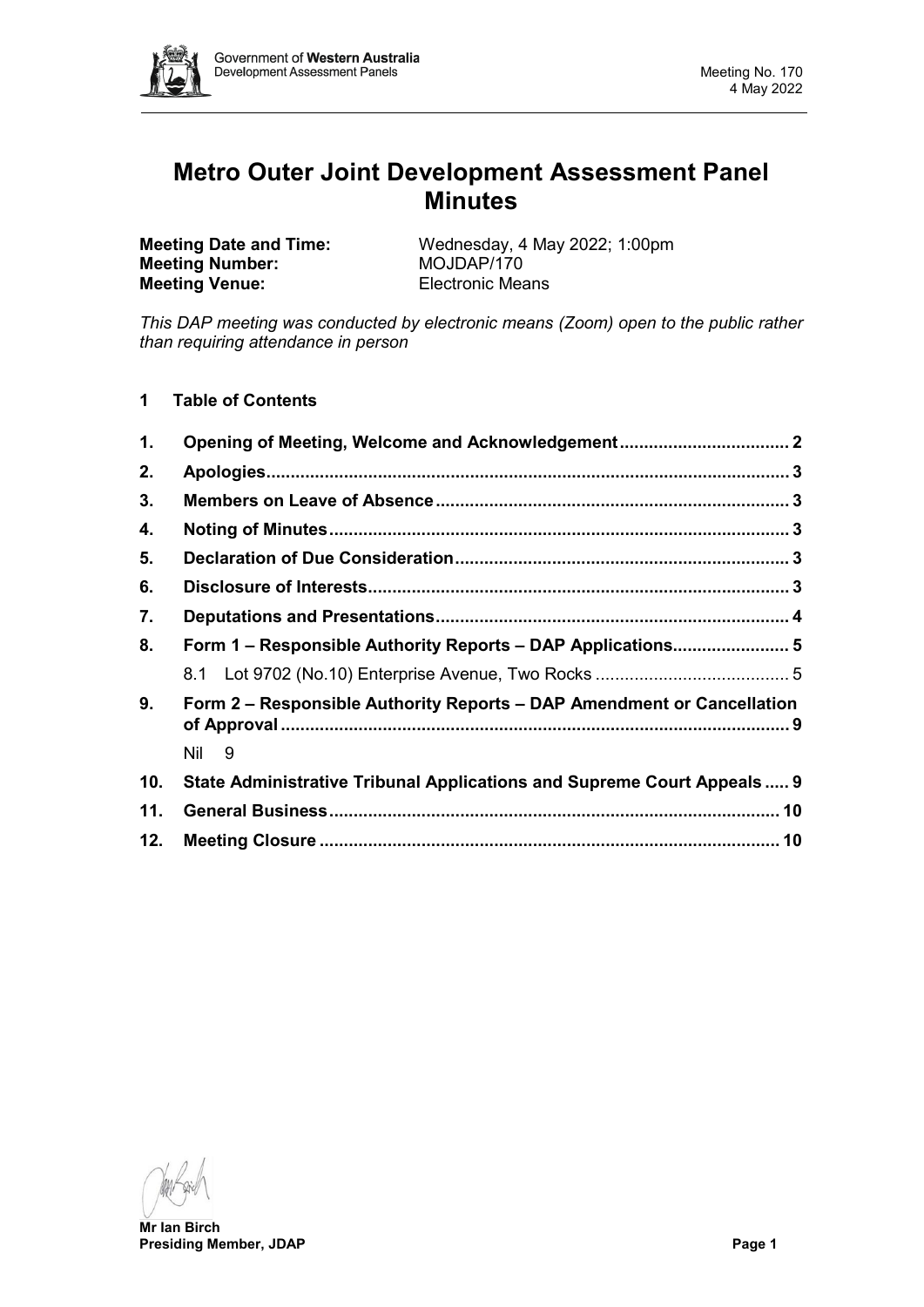

# **Attendance**

# **DAP Members**

Mr Ian Birch (Presiding Member) Ms Sheryl Chaffer (Deputy Presiding Member) Mr John Syme (A/Third Specialist Member) Cr Vinh Nguyen (Local Government Member, City of Wanneroo) Cr Frank Cvitan (Local Government Member, City of Wanneroo)

# **Officers in attendance**

Mr Greg Bowering (City of Wanneroo) Mr Nick de Vecchis (City of Wanneroo) Ms Sue Wesley (City of Wanneroo) Mr Josh Coppola (City of Wanneroo)

# **Minute Secretary**

Ms Zoe Hendry (DAP Secretariat) Ms Ashlee Kelly (DAP Secretariat)

# **Applicants and Submitters**

Ms Megan Gammon (Urbis) Mr Craig Wallace (Lavan) Mr Philip Griffiths (Griffiths Architects) Mr Michael Jorgensen (Brown Falconer) Mr Andrew Baranowski (Plan E) Ms Alicia Jones (Woolworths) Ms Anne-Maria Colman Ms Zakaya Benkendorf Mr Allan Shuttleton Ms Marchelle Miteff Mr Bruce Nicholl Mr Warren Schafer Ms Aline Benkendorf Ms Helen Michael Mr Christopher Baker

# **Members of the Public / Media**

There were 16 members of the public in attendance.

<span id="page-1-0"></span>Ms Tyler Brown from Perth Now and Yanchep News Online from were in attendance.

# **1. Opening of Meeting, Welcome and Acknowledgement**

The Presiding Member declared the meeting open at 1:10pm on 4 May 2022 and acknowledged the traditional owners and paid respect to Elders past and present of the land on which the meeting was being held.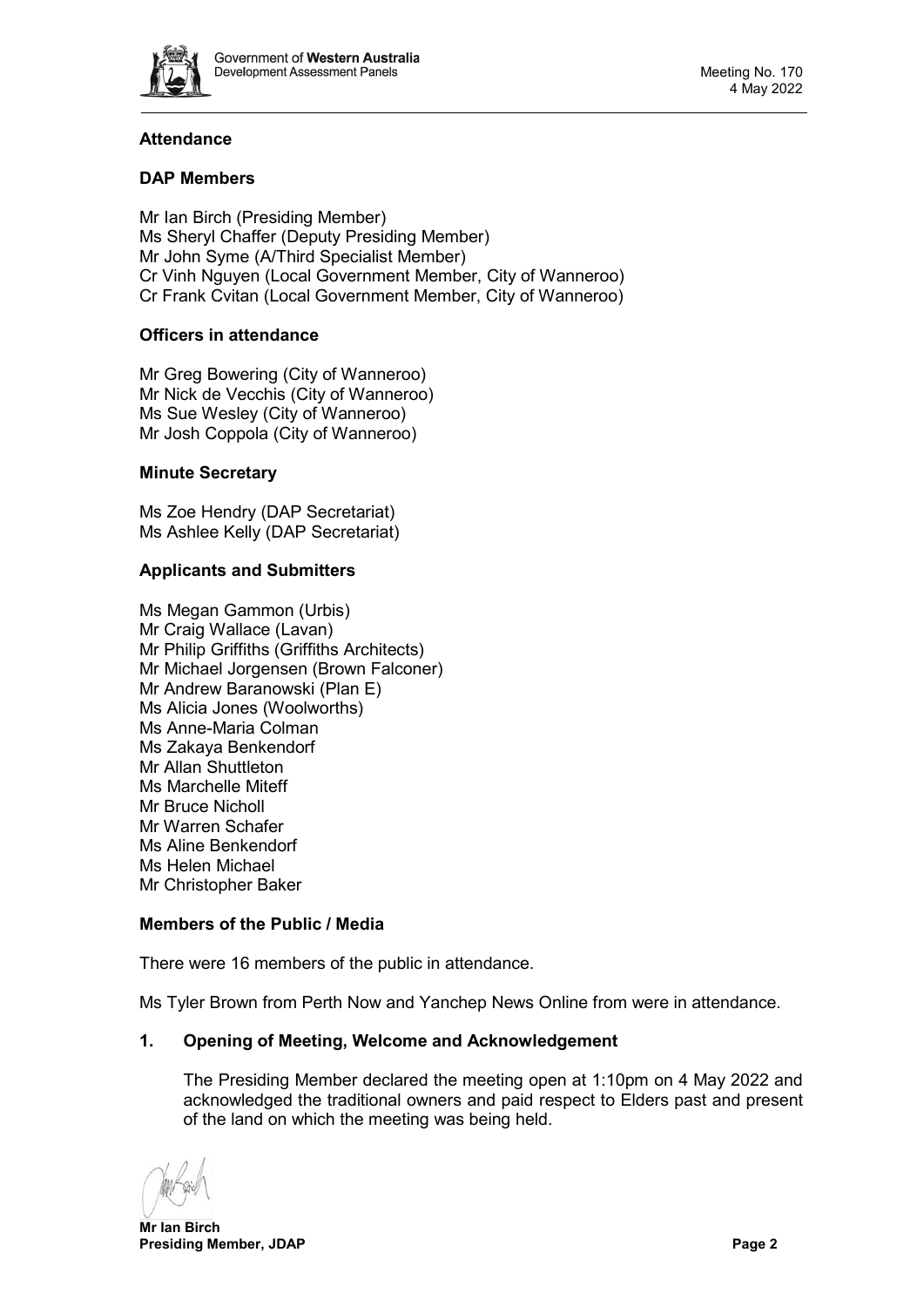

The Presiding Member announced the meeting would be run in accordance with the DAP Standing Orders 2020 under the *Planning and Development (Development Assessment Panels) Regulations 2011.*

# **1.1 Announcements by Presiding Member**

The Presiding Member advised that in accordance with Section 5.16 of the DAP Standing Orders 2020 which states *'A person must not use any electronic, visual or audio recording device or instrument to record the proceedings of the DAP meeting unless the Presiding Member has given permission to do so.',* the meeting would not be recorded.

This meeting was convened via electronic means (Zoom). Members were reminded to announce their name and title prior to speaking.

# <span id="page-2-0"></span>**2. Apologies**

Mr Jason Hick (Third Specialist Member)

#### <span id="page-2-1"></span>**3. Members on Leave of Absence**

Nil

#### <span id="page-2-2"></span>**4. Noting of Minutes**

DAP members noted that signed minutes of previous meetings are available on the [DAP website.](https://www.dplh.wa.gov.au/about/development-assessment-panels/daps-agendas-and-minutes)

#### <span id="page-2-3"></span>**5. Declaration of Due Consideration**

All members declared that they had duly considered the documents.

#### <span id="page-2-4"></span>**6. Disclosure of Interests**

In accordance with section 2.4.9 of the DAP Code of Conduct 2017, DAP Members, Cr Vinh Nguyen and Cr Frank Cvitan, declared that they participated in a prior Council meeting in relation to the application at item 8.1. However, under section 2.1.2 of the DAP Code of Conduct 2017, they acknowledged that they are not bound by any previous decision or resolution of the local government and undertakes to exercise independent judgment in relation to any DAP application before them which will be considered on its planning merits.

In accordance with section 6.2 and 6.3 of the DAP Standing Orders 2020, the Presiding Member determined that the members listed above, who had disclosed an Impartiality Interest, were permitted to participate in the discussion and voting on the item.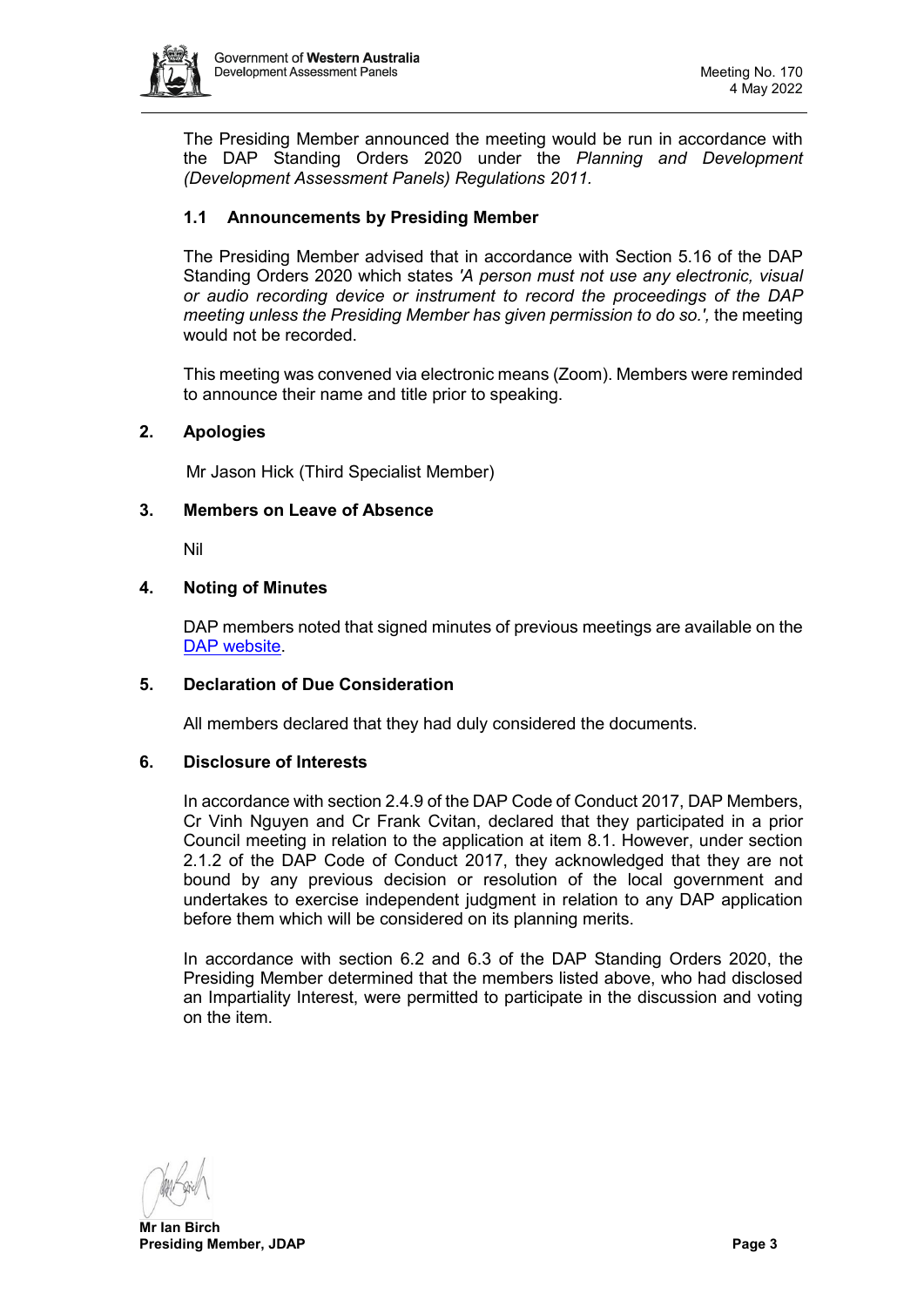

# <span id="page-3-0"></span>**7. Deputations and Presentations**

The Presiding Member announced that: in accordance with DAP Standing Orders (clause 4.7.2) all presentations are limited to five minutes. Panel Members have been provided copies of the written details of submissions to this meeting.

- **7.1** Ms Anne-Maria Colman addressed the DAP against the recommendation for the application at Item 8.1 and responded to questions from the panel.
- **7.2** Ms Zakaya Benkendorf addressed the DAP against the recommendation for the application at Item 8.1 and responded to questions from the panel.
- **7.3** Mr Allan Shuttleton addressed the DAP against the recommendation for the application at Item 8.1 and responded to questions from the panel.
- **7.4** Ms Marchelle Miteff addressed the DAP against the recommendation for the application at Item 8.1.
- **7.5** Mr Bruce Nicholl addressed the DAP against the recommendation for the application at Item 8.1 and responded to questions from the panel.
- **7.6** Mr Warren Schafer addressed the DAP against the recommendation for the application at Item 8.1 and responded to questions from the panel.
- **7.7** Ms Aline Benkendorf addressed the DAP against the recommendation for the application at Item 8.1 and responded to questions from the panel.
- **7.8** Ms Helen Michael addressed the DAP against the recommendation for the application at Item 8.1 and responded to questions from the panel.
- **7.9** Mr Craig Wallace (Lavan) addressed the DAP for the recommendation for the application at Item 8.1 and responded to questions from the panel.
- **7.10** Ms Alicia Jones (Woolworths) responded to questions from the panel.
- **7.11** Mr Philip Griffiths (Griffiths Architects) addressed the DAP for the recommendation for the application at Item 8.1 and responded to questions from the panel.
- **7.12** Mr Michael Jorgenson (Brown Falconer) and Mr Andrew Baranowski (Plan E) addressed the DAP for the recommendation for the application at Item 8.1
- **7.13** Ms Megan Gammon (Urbis) addressed the DAP for the recommendation for the application at Item 8.1
- **7.14** Mr Christopher Baker addressed the DAP against the recommendation for the application at Item 8.1
- **7.15** Mr Greg Bowering (City of Wanneroo) addressed the DAP in relation to the application at Item 8.1 and responded to questions from the panel.

**Mr Ian Birch Presiding Member, JDAP Page 4**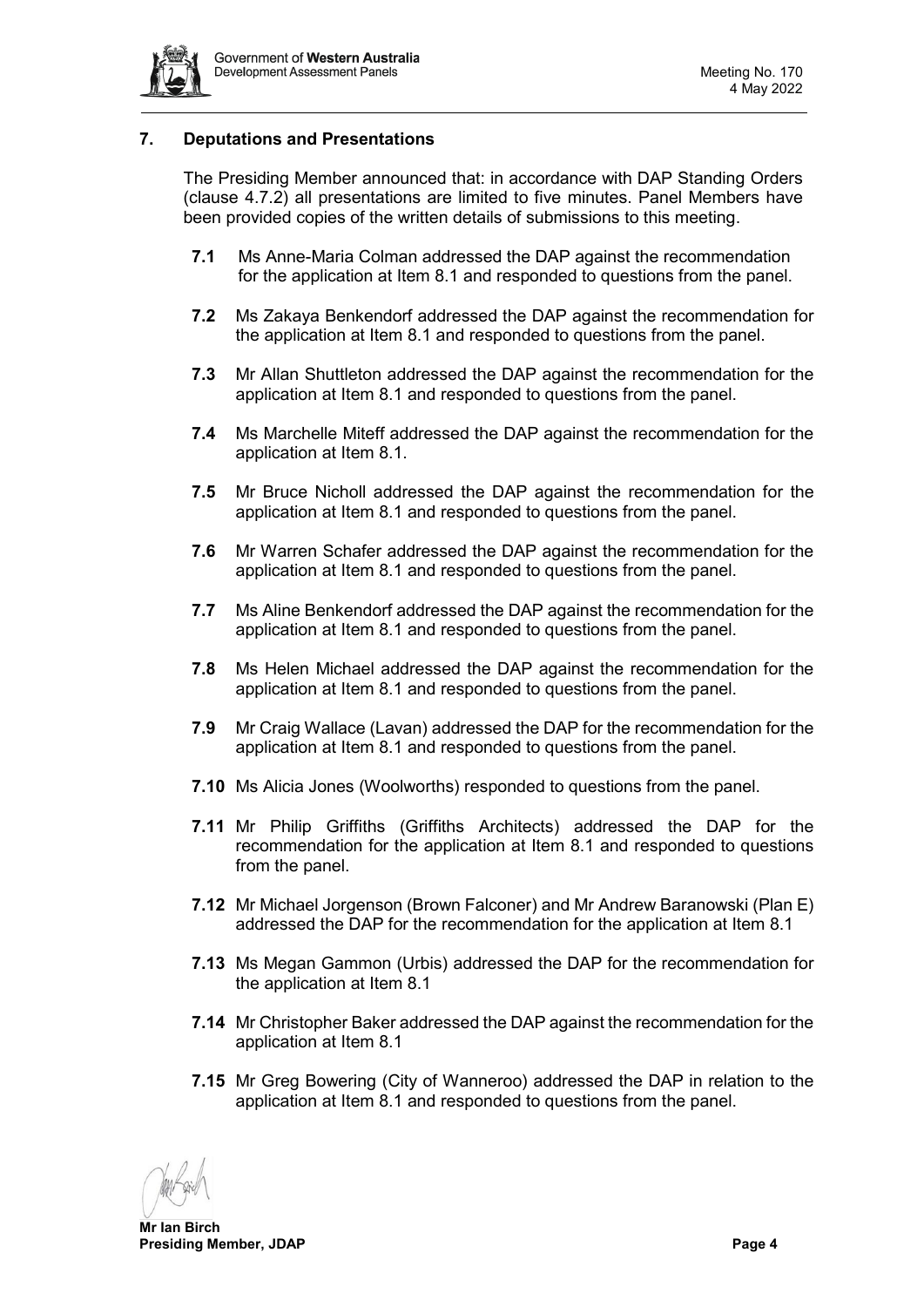

# <span id="page-4-1"></span><span id="page-4-0"></span>**8. Form 1 – Responsible Authority Reports – DAP Applications**

# **8.1 Lot 9702 (No.10) Enterprise Avenue, Two Rocks**

| Development Description: | Proposed Shop, Liquor Store, Restaurant and<br>Office |
|--------------------------|-------------------------------------------------------|
| Applicant:               | Woolworths C/O Urbis                                  |
| Owner:                   | Fini Group Pty Ltd                                    |
| Responsible Authority:   | City of Wanneroo                                      |
| DAP File No:             | DAP/21/02117                                          |
|                          |                                                       |

#### **PROCEDURAL MOTION**

#### **Moved by: Cr Vinh Nguyen <b>Seconded by: Cr Frank Cvitan**

That the consideration of DAP Application DAP/21/02117 be deferred until 30 September 2022, in accordance with section 5.10.1a of the DAP Standing Orders 2020, for the following reason:

• Having regard for advice received from the Heritage Council of WA that the Sun City Precinct, Two Rocks has been identified as a place which is likely to be of state cultural heritage significance and is to be assessed as a matter of priority, to allow time for the assessment process to be completed.

#### **The Procedural Motion was put and LOST (2/3).**

| For: | Cr Vinh Nguyen         |
|------|------------------------|
|      | <b>Cr Frank Cvitan</b> |

Against: Mr Ian Birch Ms Sheryl Chaffer Mr John Syme

#### **REPORT RECOMMENDATION**

#### **Moved by:** Mr John Syme **Seconded by:** Mr Ian Birch

1. **Approve** DAP Application reference DAP/21/02117 and accompanying plans (3353-02 Rev Y, 3353-03 Rev H and 3353-04 Rev F) and supporting technical documents in accordance with Clause 68 of Schedule 2 (Deemed Provisions) of the *Planning and Development (Local Planning Schemes) Regulations 2015*, and the provisions of the City of Wanneroo District Planning Scheme No. 2, and the Metropolitan Region Scheme, subject to the following conditions as follows:

#### **Conditions**

1. Pursuant to clause 26 of the Metropolitan Region Scheme, this approval is deemed to be an approval under clause 24(1) of the Metropolitan Region Scheme.

**Mr Ian Birch Presiding Member, JDAP Page 5**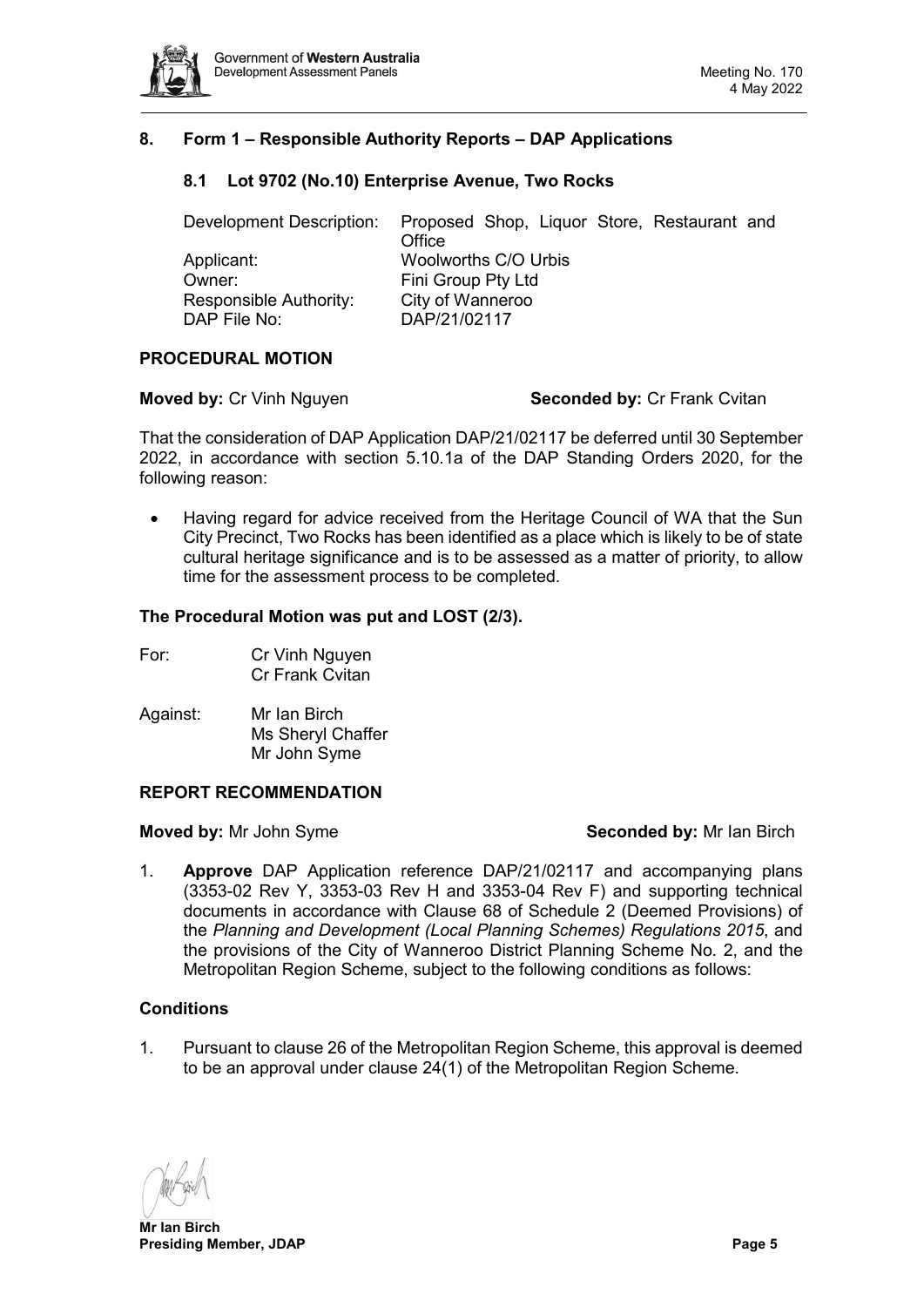2. The use of the premises is to be **'Shop'**, **'Liquor Store', 'Restaurant'** and **'Office'** as defined by the City of Wanneroo's District Planning Scheme No. 2 as follows:

**Shop:** *means a premises where goods are kept exposed or offered for sale by retail. This interpretation excludes restricted premises but may include a bakery.*

**Liquor Store:** *means any land or buildings the subject of a liquor store licence granted under the provisions of the Liquor Licensing Act 1988.*

**Restaurant:** *means any premises where the predominant use is the preparation of food for sale and consumption within the building or portion thereof. The expression may include the sale of food for consumption off the premises, where Council is of the opinion that it is incidental to the business. The term may include an outdoor eating area which shall be treated as being within the building of the Restaurant. The expression excludes Drive-Through Food Outlets.* 

**Office:** *means any premises used for the administration of clerical, technical, professional or other like business activities but does not include administration facilities which are required in association with a predominant use on site, and does not include consulting rooms or medical centres.* 

A change of use from that outlined above may require further development approval from the City.

- 3. The development is to be implemented in accordance with the Bushfire Management Plan dated 6 October 2021 prepared by Bushfire Prone Planning.
- 4. The development is to comply at all times with the Herring Storer Acoustics Environmental Noise Assessment dated September 2021.
- 5. Detailed landscaping and reticulation plans for the subject site and adjacent road verges shall be lodged for approval by the City of Wanneroo prior to the commencement of works. Planting and installation shall be in accordance with the approved landscaping and reticulation plans prior to the occupation of the development, and thereafter maintained by the landowner to the City's satisfaction.
- 6. Detailed civil engineering drawings and specifications for works within the public road reserve (earthworks, parking, footpath, roads and drainage) shall be lodged for approval by the City of Wanneroo prior to commencement of construction works. Construction works are to be undertaken in accordance with the approved development application, engineering drawings and specifications and Construction Management Plan to the satisfaction of the City of Wanneroo.
- 7. The applicant is to collaborate with the City of Wanneroo with respect to the implementation of heritage items as identified within the proposal including colours and material finishes of the building. Such items are to be implemented prior to occupation and thereafter maintained to the satisfaction of the City of Wanneroo.
- 8. A schedule of colours and materials is to be submitted to the City of Wanneroo for consideration prior to a building permit being lodged, and thereafter maintained to the satisfaction of the City of Wanneroo.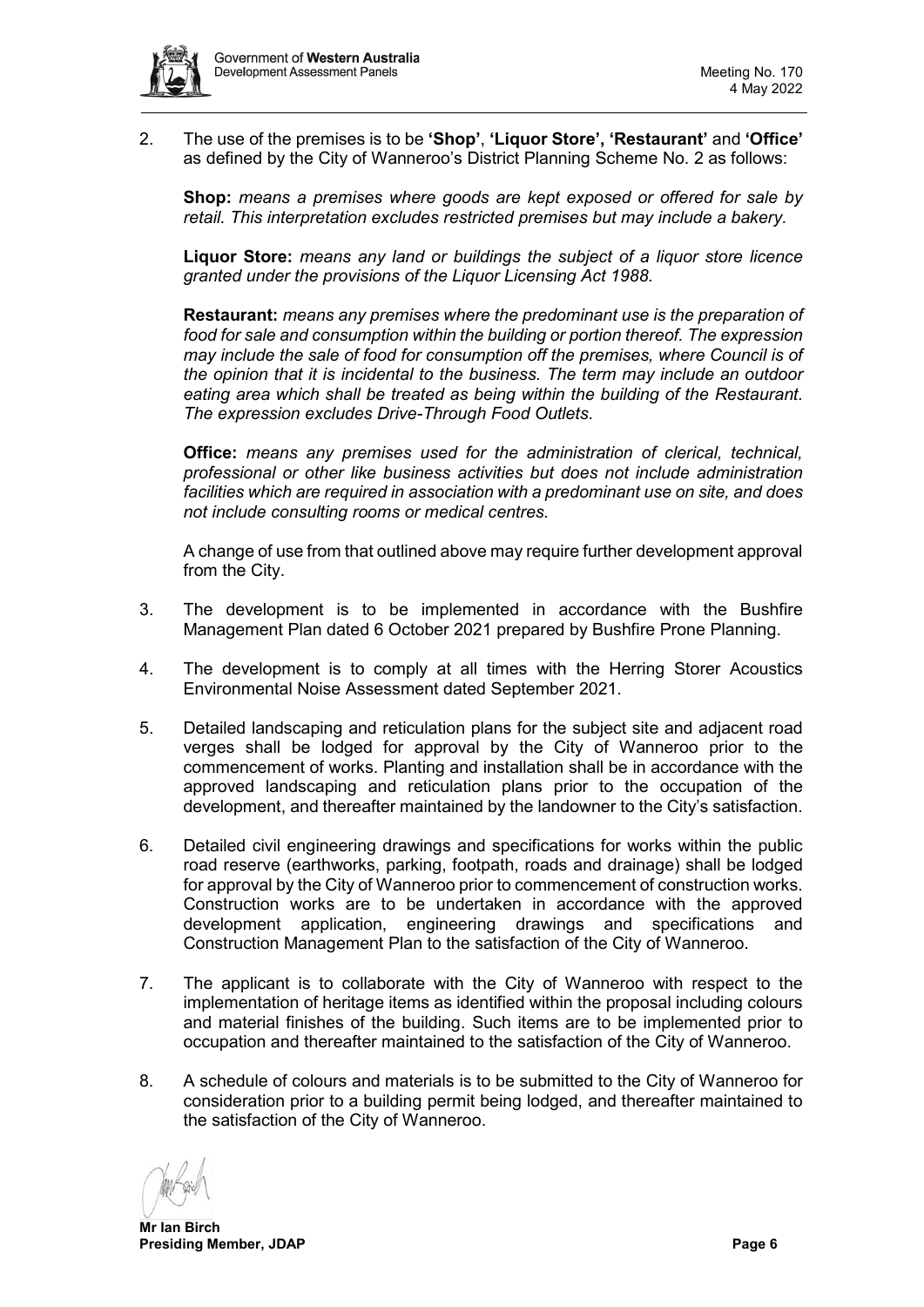

- 9. The applicant/owner shall ensure that all illuminated signage shall have any boxing or casing in which it is enclosed constructed of incombustible materials, shall not comprise of flashing, pulsating, chasing or running lights and shall not have such intensity as to cause annoyance to the public or illuminate beyond the extent of the lot boundaries.
- 10. Lighting shall be installed to pathways and car parking areas, be designed in accordance with the Australian Standards for the Control of Obtrusive Effects of Outdoor Lighting (AS4282) and shall be internally directed to prevent overspill into nearby lots.
- 11. Parking areas, driveways and points of ingress and egress shall be designed in accordance with the Australian Standard for off-street car parking (AS2890) and shall be drained, sealed, marked and thereafter maintained to the satisfaction of the City of Wanneroo.
- 12. The proposed crossovers shall be designed and constructed in concrete in accordance with the commercial specifications of the City's Engineering Development Standards TS07-11 and WD11 to the satisfaction of the City of Wanneroo.
- 13. The parking areas and associated access depicted on the approved plans shall not be used for the purpose of storage or obstructed in any way at any time.
- 14. Stormwater and any other water run-off from buildings or paved areas shall be collected and retained on site. An onsite stormwater drainage system, sufficient to contain a 1:100 year storm event (over 24 hours) must be provided.
- 15. All piped and wired services, mechanical plant, equipment and service and storage areas are to be screened from public view to the satisfaction of the City of Wanneroo.
- 16. All refuse shall be stored within the designated bin enclosures and shall be collected from the site at the cost of the landowner between 7am and 7pm, Monday to Saturday.
- 17. Any graffiti applied to the external surfaces of the building shall be removed within seven (7) days of it being applied, to the satisfaction of the City of Wanneroo.
- 18. A Construction Management Plan shall be provided to the City of Wanneroo detailing how the construction of the development will be managed in order to limit the impact on the users of the surrounding area. The plan will need to ensure that:
	- a) Adequate space is provided within the development site for the parking of construction vehicles and for the storage of building materials so as to minimise the need to utilise the surrounding road network;
	- b) Adequate provision is made for the parking of workers' vehicles;
	- c) Pedestrian and vehicular access around the site is maintained;
	- d) Undertake adequate measures during construction to minimise any adverse impacts caused by sand drift and dust from the site;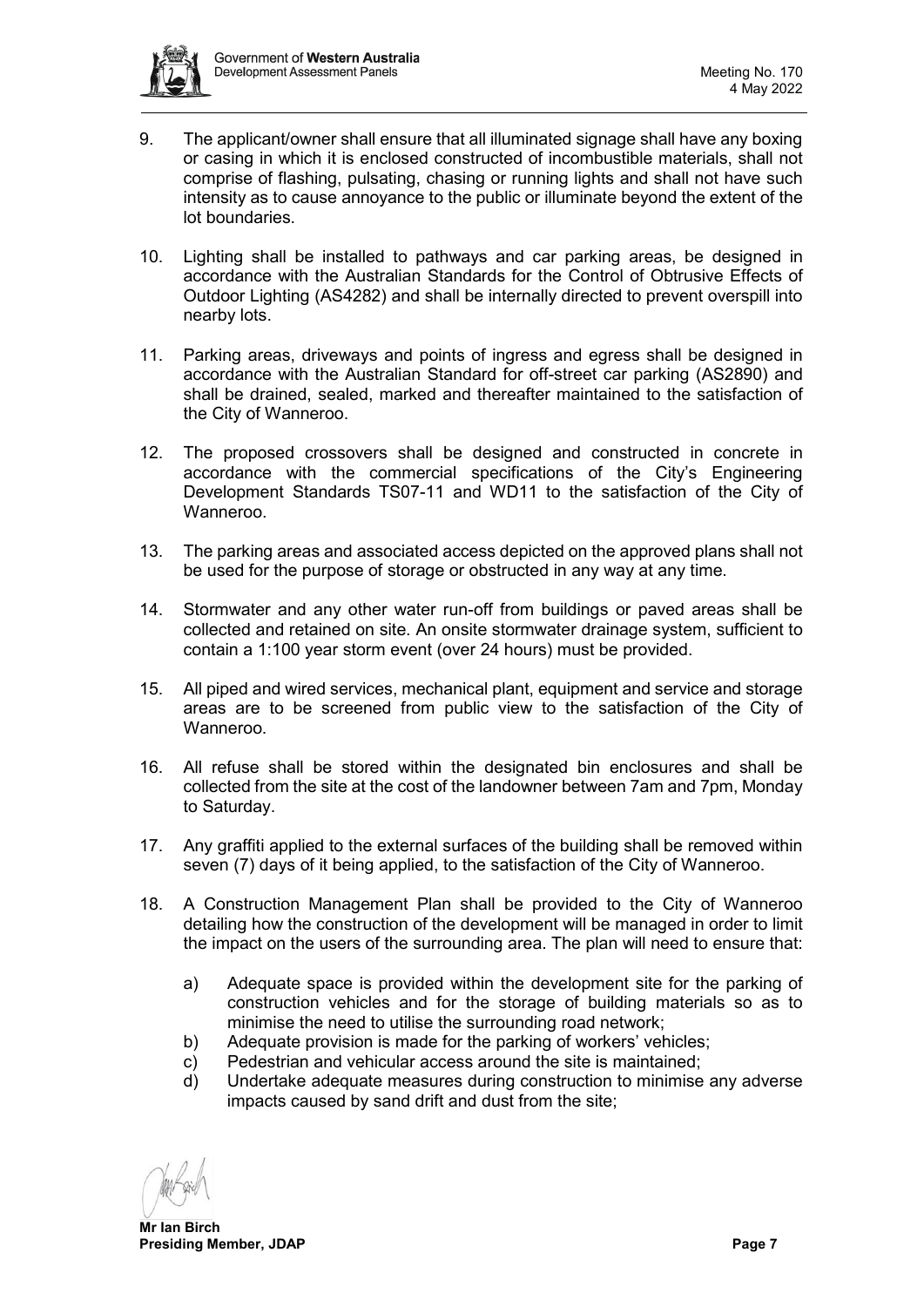

- e) The delivery of goods and materials does not adversely impact on the amenity of the surrounding properties; and
- f) The hours of construction are limited to ensure that there is no adverse impact on the amenity of the surrounding properties.

The Construction Management Plan is to be submitted to and approved by the City of Wanneroo prior to the commencement of any development.

#### **Advice Notes**

- 1. This decision constitutes planning approval only and is valid for a period of four (4) years from the date of approval. If the subject development is not substantially commenced within the specified period, the approval shall lapse and be of no further effect.
- 2. If an applicant or owner is aggrieved by this determination, there is a right of review by the State Administrative Tribunal in accordance with the *Planning and Development Act 2005* Part 14. An application must be made within 28 days of the determination.
- 3. With regard to Condition 6, the engineering plans should also consider the requirement for the design and upgrading of the Lisford Avenue shoulder to allow for driver vehicle swept path movements. This may also include the requirement to modify the existing pedestrian footpath adjoining this location.
- 4. In regards to managing dust and sand drift in accordance with the Construction Management Plan condition, adequate measures to minimise any impacts of dust and sand drift from the site include all requirements as stipulated within the Department of Water and Environmental Regulation's 'A guideline for managing the impacts of dust and associated contaminants from land development sites, contaminated sites remediation and other related activities'.
- 5. Where an approval has so lapsed, no development shall be carried out without further approval having first been sought and obtained, unless the applicant has applied and obtained Development Assessment Panel approval to extend the approval term under regulation 17(1)(a) of the *Planning and Development (Development Assessment Panels) Regulations 2011.*

#### **The Report Recommendation was put and CARRIED (3/2).**

- For: Mr Ian Birch Ms Sheryl Chaffer Mr John Syme
- Against: Cr Vinh Nguyen Cr Frank Cvitan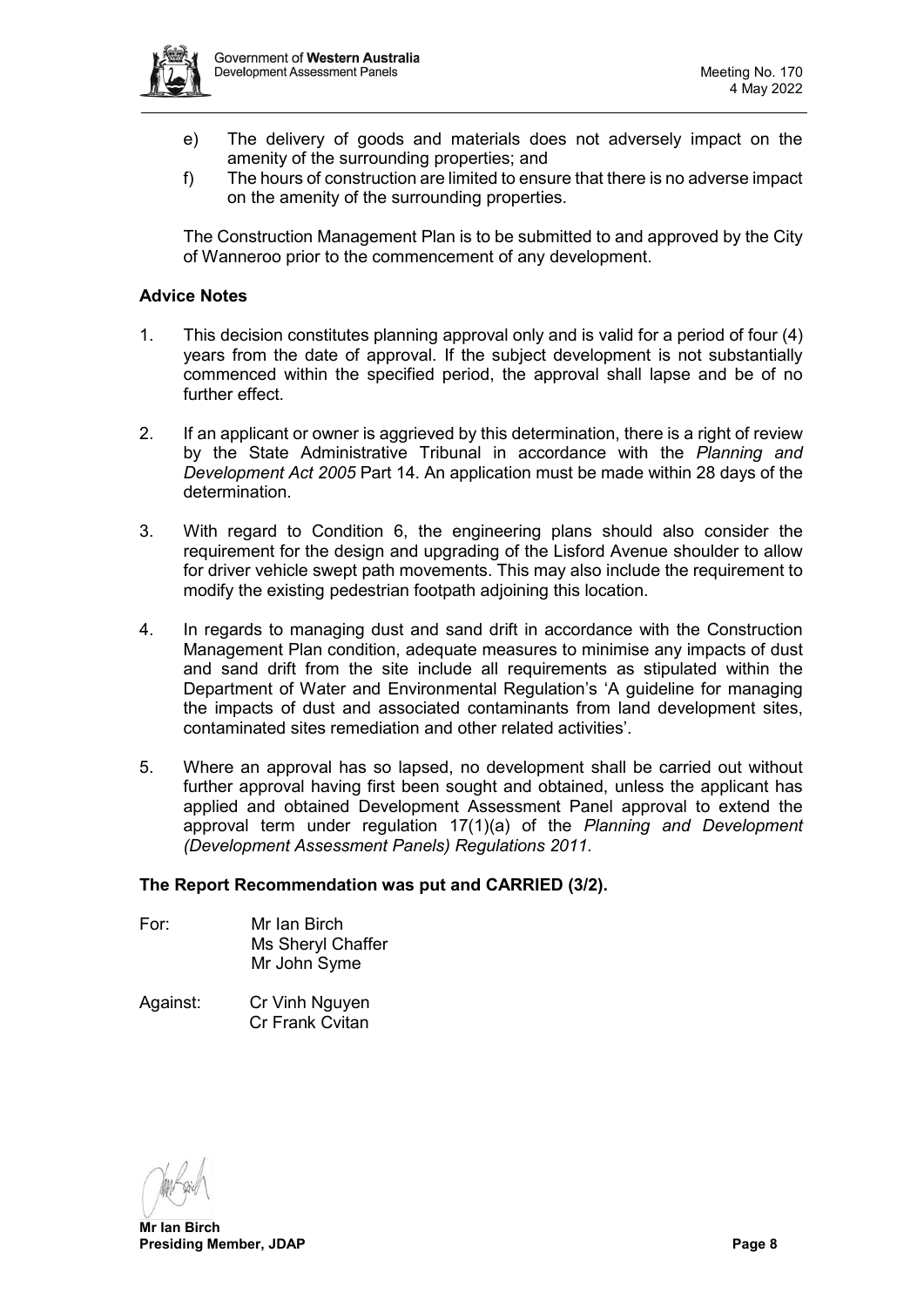

**REASON:** By majority, Panel members considered that the application should be determined and that the recommendation in the Responsible Authority Report to approve the application, with conditions, could be supported.

With respect to information provided to the Panel of an impending assessment of the Sun City Precinct, Two Rocks by Heritage Council WA, due regard was given to public submissions and professional heritage assessment provided by the applicant on this matter. It was noted that in the event that the precinct is included on the state heritage register, this does not preclude development. While the subject site is included as part of the broader Sun City Precinct, it is completely vacant, containing no significant elements that contribute to the place. The development proposal does, however, embrace the overall heritage values of the precinct, in particular, its low scale protecting views to and from, and engaging with, the significant King Neptune sculpture which sits roughly 50 metres to the north and approximately 10 metres above the subject site. Further, through a design review process with the City's Design Review Panel, and subject to further refinement through proposed conditions of approval, materials and colours for the buildings reflect the general character of the precinct and heritage elements are carried through the landscaping.

With respect to the established planning framework adopted by the City for the Two Rocks Town Centre, as outlined in the RAR, the proposed uses and built form are assessed as being consistent with prescribed standards and objectives. An active 'main street character for Azzurra Street is achieved, with assistance through the Design Review Panel assessment process. Supporting technical reports concerning traffic impact, provision for onsite parking, environmental noise, heritage, bushfire management and waste management have been reviewed and accepted by City officers as satisfying planning requirements and related regulatory standards. Conditions of approval reinforce development and operational requirements.

# <span id="page-8-0"></span>**9. Form 2 – Responsible Authority Reports – DAP Amendment or Cancellation of Approval**

Nil

# <span id="page-8-2"></span><span id="page-8-1"></span>**10. State Administrative Tribunal Applications and Supreme Court Appeals**

The Presiding Member noted the following SAT Applications -

| <b>Current SAT Applications</b>    |                   |                                                                                                                           |                                          |                       |  |  |  |  |
|------------------------------------|-------------------|---------------------------------------------------------------------------------------------------------------------------|------------------------------------------|-----------------------|--|--|--|--|
| File No. &<br><b>SAT</b><br>DR No. | LG<br><b>Name</b> | <b>Property Location</b>                                                                                                  | <b>Application</b><br><b>Description</b> | <b>Date</b><br>Lodged |  |  |  |  |
| DAP/21/2047<br>DR257/2021          | City of<br>Swan   | Lots 136 (26) &<br>3235 (34) Asturian<br>Drive and Lots 137<br>(238) & 138 (230)<br>Henley Street,<br><b>Henley Brook</b> | Proposed education<br>facility           | 03/12/2021            |  |  |  |  |